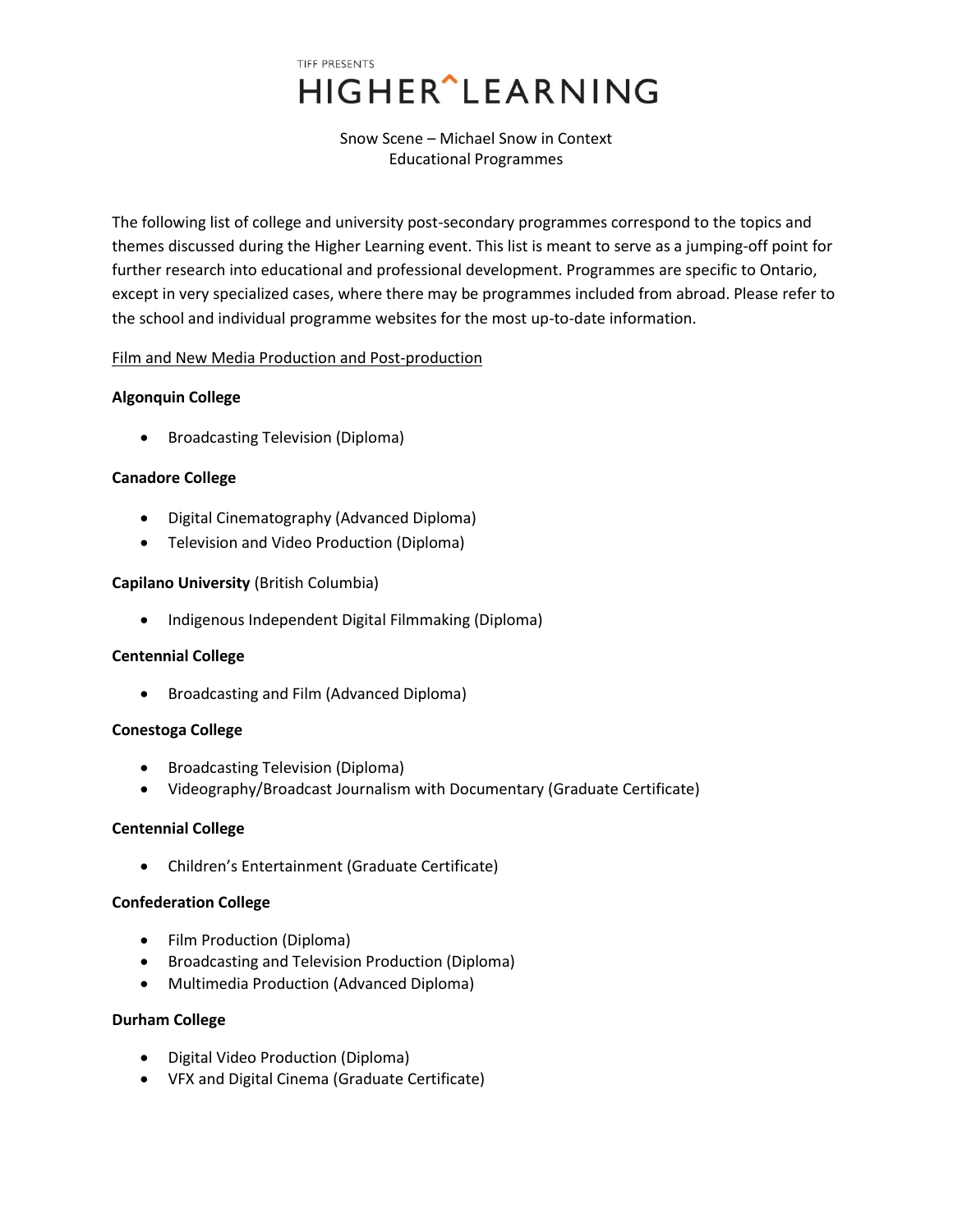> Snow Scene – Michael Snow in Context Educational Programmes

#### **Fanshawe College**

- Advanced Filmmaking (Graduate Certificate)
- Broadcasting Television (Diploma)

## **First Nations Technical Institute**

Media Foundations (Certificate)

## **Humber College**

- Film and Media Production (BAA)
- Film and Television Production (Advanced Diploma)
- Broadcast Television/Videography (Diploma)
- 3D Modelling and Visual Effects Production (Certificate)

## **University of Guelph-Humber**

Media Studies (BAA) and Media Communications (Diploma)

## **La Cité College**

- Production télévisuelle (Diploma)
- Postproduction télévisuelle (Graduate Certificate)

# **Loyalist College**

Television and New Media Production (Advanced Diploma)

# **Mohawk College**

- Broadcasting, Television and Communications Media (Advanced Diploma)
- Creative Photography, Still and Motion (Diploma)

#### **Niagara College**

Broadcasting Radio, Film, and Television (Advanced Diploma)

#### **OCAD University**

- Aboriginal Visual Culture (BFA)
- Integrated Media (BFA)

# **Ryerson University**

• Film Studies (BFA)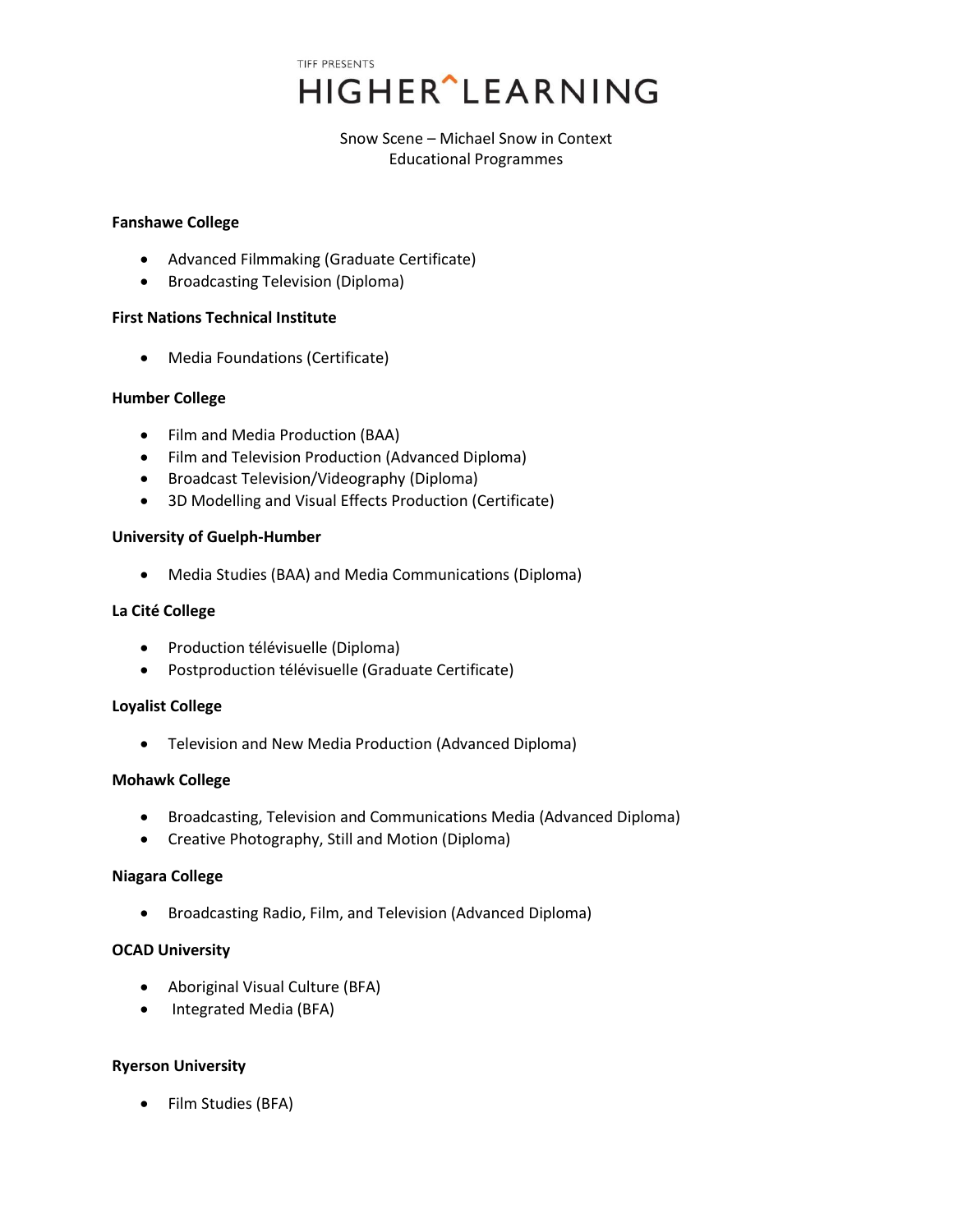> Snow Scene – Michael Snow in Context Educational Programmes

- New Media (BFA)
- Media Production (MA)

## **Sault College**

• Digital Film Production (Diploma)

# **Seneca College**

- Digital Media Arts (Diploma)
- Broadcasting Television (Diploma)
- Visual Effects for Film and Television (Graduate Certificate)

## **Sheridan College**

- Advanced Television and Film (Certificate)
- Media Arts (Advanced Diploma)
- Media Fundamentals (Certificate)
- Advanced Special Effects Makeup, Prosthetics, and Props (Graduate Certificate)
- Computer Animation, Digital Special Effects (Graduate Certificate)

# **Sheridan College and University of Toronto Mississauga**

Communications, Culture, and Information Technology (BA)

# **Toronto Film School at RCC Institute of Technology**

• Film Production (Diploma)

#### **York University**

• Film Production (BFA, MFA)

#### Film and New Media Studies

#### **Brock University**

- Film Studies (BA)
- Media and Communication Studies (BA)
- Popular Culture and Film (BA, MA)

# **Carleton University**

Film Studies (BA, MA)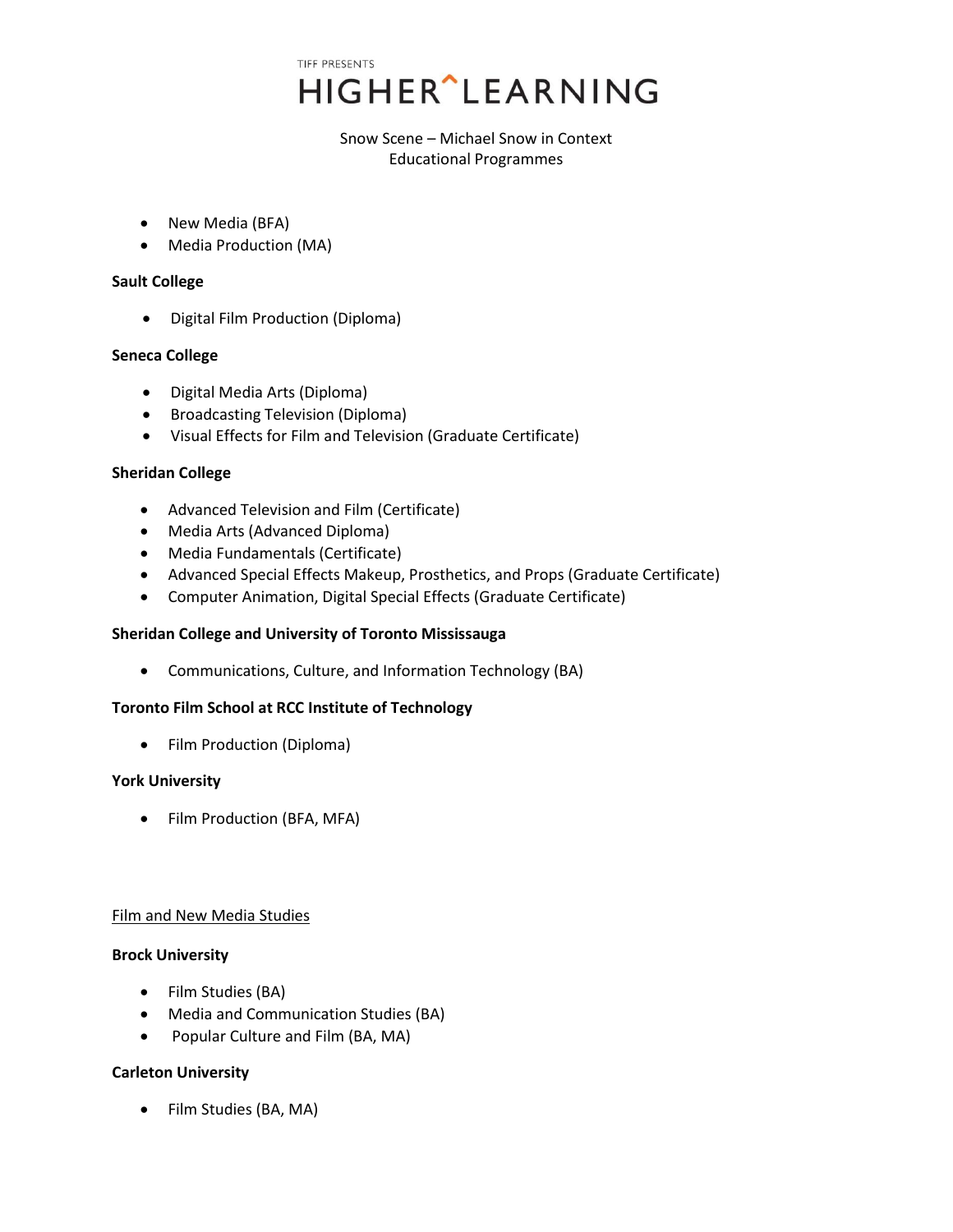> Snow Scene – Michael Snow in Context Educational Programmes

#### **McMaster University**

- Theatre and Film Studies (BA)
- Communications and New Media (MA)

## **Queen's University**

• Film and Media (BA)

## **Trent University**

Cultural Studies (BA, MA, PhD)

## **University of Ottawa**

- Communication (BA, MA)
- Film Studies (BA)

## **University of Toronto**

Cinema Studies (BA, MA, PhD)

# **University of Toronto Mississauga**

Visual Culture and Communications (BA)

#### **University of Waterloo**

• Fine Arts with Film Studies (BA)

# **University of Western Ontario**

- Critical Studies in Global Film Cultures (BA)
- Film Studies (BA)
- Information and Media Studies (BA, MA, PhD)

#### **University of Windsor**

• Film and Media Arts (MFA)

# **Wilfred Laurier University**

- Communication Studies (BA)
- Film Studies (BA)
- Communication Studies (MA)

# **York University**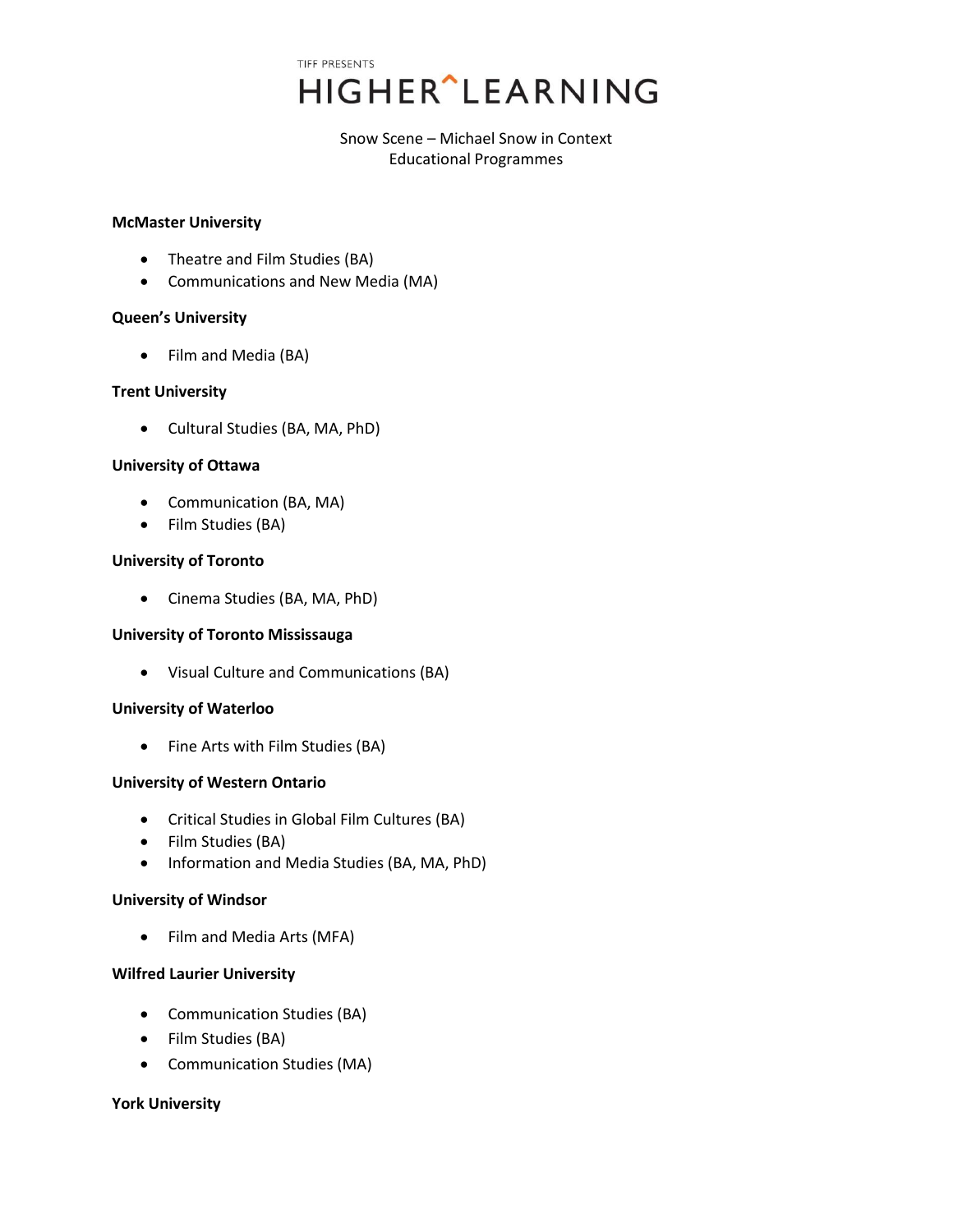> Snow Scene – Michael Snow in Context Educational Programmes

Cinema and Media Studies (BA, MA)

## **York University and Ryerson University**

Communication and Culture (MA, PhD)

## Visual Arts

## **Brock University**

- Visual Arts (BA)
- Computer Science and Visual Arts (BSc)

## **Emily Carr University of Art and Design**

Visual Arts, Media Arts, or Design (BDes, BFA, BA, MDes, MFA, MA)

## **Lakehead University**

Visual Arts (BA, BFA)

## **OCAD**

- Sculpture/Installation (BA)
- Contemporary Art, Design and New Media Art Histories (MA)

#### **Queen's University**

- Computing and the Creative Arts (BA)
- Fine Art (BFH, BFA)
- Art History (BA, MA, PhD)
- Art Conservation (MA)

#### **Sheridan College**

Visual and Creative Arts (BA)

#### **Simon Fraser University**

- Contemporary Art (MA, MFA)
- Visual Arts (BFA)

#### **University of British Columbia**

Art History (MA, PhD)